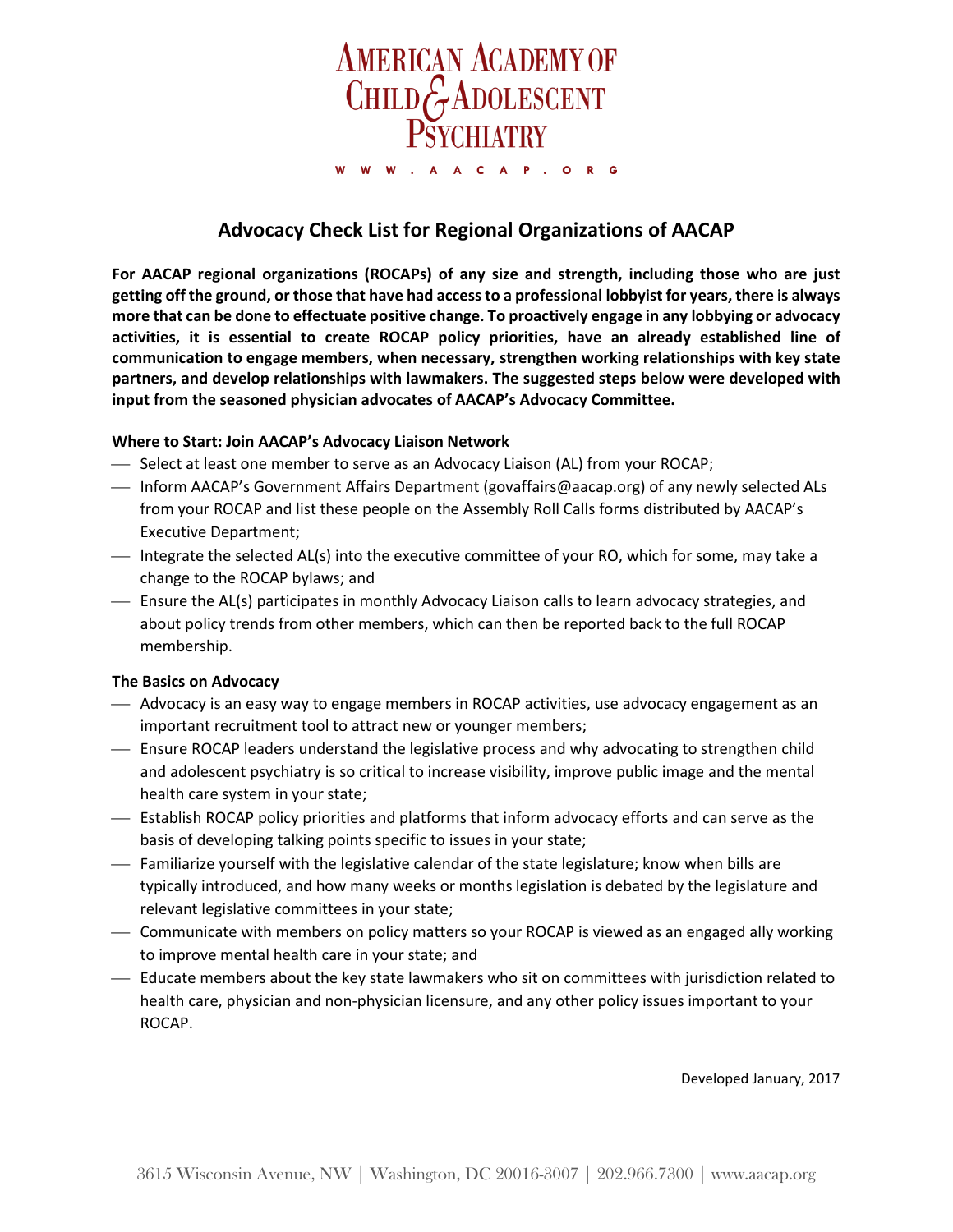#### **Improve Communication with Members**

- Establish a system of regular communication (emails, conference calls, newsletters, etc.) with other ROCAP members to update them on advocacy activities and have an open line of communication easily available when attention is given in your state capital to key legislative priorities that need grassroots response from physicians;
- Hold regular meetings/teleconferences/videoconferences in various settings or regions to encourage broad member participation in regional organization meetings; and
- Ensure a recap of meetings are sent to members with action items to keep members engaged.

## **Coalition Building**

- $\overline{\phantom{a}}$  If not already happening, collaborate with your state psychiatric society, who often have similar legislative priorities—some ROCAPs have an official position on their executive committee for a representative from their state psychiatric society, which the state psychiatric society reciprocates;
- Establish a positive working relationship with your state medical society and ensure CAPs are involved with their legislative activities so issues important to psychiatrists are on their legislative agenda;
- Collaborate with other allied physician organizations (i.e., pediatrics, family physicians, state medical society);
- Establish working relationships with patient advocacy groups in your state or other workgroups that care about children's mental health;
- Invite leaders from other groups to attend your ROCAP meetings and have a ROCAP representative attend the other group's meetings; and
- Share information and discuss opportunities to collaborate with coalition partners.

## **Advocacy Training**

- Increase your ROCAP's effectiveness in advocacy by training members to become strong advocates;
- Establish annual advocacy training to ensure all members are familiar with priority legislative and regulatory activities, key lawmakers, and how to ensure the voices of CAPs are at the table;
- Think about new ways to educate lawmakers about the expertise and unique role of CAPs;
- Organize an advocacy activity to bring members to the state capitol to meet with legislators; and
- $-$  Encourage ROCAP members to attend AACAP's annual Legislative Conference, held each Spring in Washington, DC, where advocacy training is provided.

## **Strengthening Advocacy Resources**

- In addition to establishing policy priorities, ROCAPs are well-situated to write position papers on key state legislative priorities that CAPs have a unique voice to shape;
- Create concise, relevant one-page briefing sheets on any hot topics in your state that members or legislative staff could use;
- Offer to write a letter in support of, or opposition to, introduced or draft legislation;
- Apply for an AACAP Advocacy Collaboration Grant to help fund new advocacy activities within a regional organization (applications are typically due in January of each year);
- Utilize AACAP Government Affairs staff who can assist with establishing legislative priorities and responding to state legislative needs and share with them what resources you use in your state;
- Familiarize yourself with AACAP resources;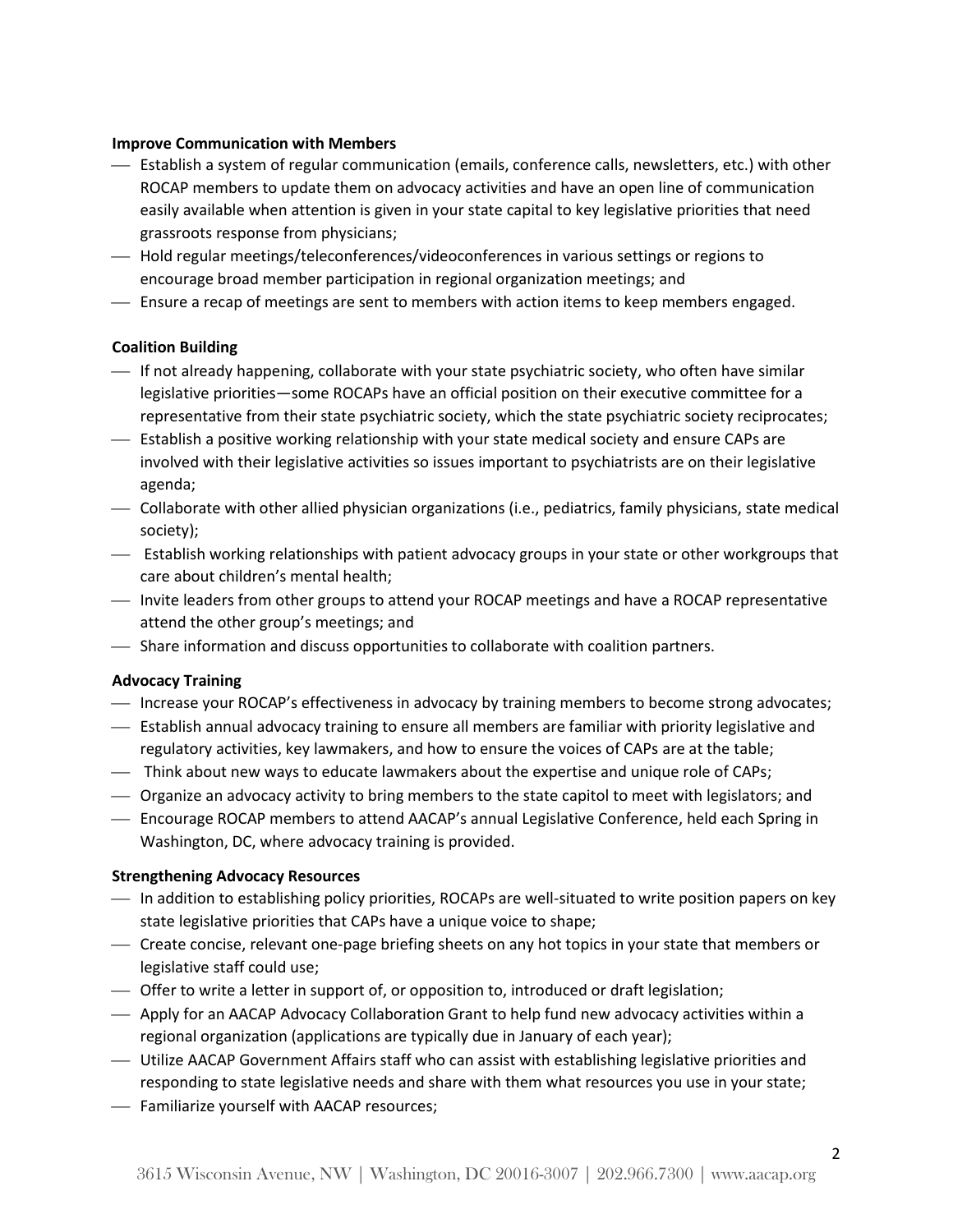- Draft hearing testimony to have on hand to quickly respond to legislative priorities and identify a willing and able CAP that could testify before your state legislator; and
- Members who work at a University should introduce him or herself to the school's government affairs department and inform them about your involvement with your ROCAP and AACAP, and your policy priorities.

## **Educating Lawmakers**

- Educating lawmakers about the role of CAPs is an important function of a ROCAP;
- On behalf of his/her ROCAP, CAPs should meet formally with state elected officials to share policy priorities and talk about the expertise and unique training of CAPs;
- Keep meetings with lawmakers and his or her staff to the relevant points and offer policy solutions, when you have one;
- Remember to follow-up after any meeting to help grow the working relationship with your lawmakers and serve as a resource;
- Formal meetings are not the only way to connect with your lawmakers (i.e. one ROCAP sends annual holiday cards to all state lawmakers to ensure they know the ROCAP welcomes the opportunity to serve as a resource and collaborate on anything related to children's mental health);
- Establish a roundtable with lawmakers to discuss policy priorities, or invite them to site visits to discuss children's mental health;
- State lawmakers are not the only people impacting legislative and regulatory change in your state. It is important to also understand how state agencies, insurance commissioners, boards of medicine, etc., can play a role in the legislative priorities of your ROCAP and develop relationships with key stakeholders in state agencies;
- Work with AACAP's Government Affairs Department to utilize AACAP's grassroots advocacy program that makes writing state lawmakers on any issue incredibly easy; and
- When time is short to have your message heard, AACAP's grassroots advocacy program can also help promote a phone call campaign that includes calling directions and talking points. AACAP's Government Affairs Department can assist with this.

## **Responding to Efforts to Allow Psychologists to Prescribe**

Efforts to grant psychologists prescribing rights have been seen in more than half of all states and are real legislative threats in many states.

- Reach out to AACAP's Government Affairs Department if you think a bill allowing psychologists to prescribe many be introduced in your state;
- Understand who your allies are, and are not, in opposing efforts to allow psychologists to prescribe;
- Make sure there is an organized coalition opposing psychology prescribing legislation that can be contacted if legislation is introduced or advances in your state;
- Become familiar with AACAP's talking points on the dangers to patients of unsafe prescribing;
- Familiarize yourself with the legislative history in your state on any effort around psychology prescribing, as many states have successfully prevented previous psychology prescribing bills from becoming law—which does not guarantee the issue will never reappear;
- Focusing on the training of CAPs and the difference in training of psychologists and psychiatrist is key;
- Explaining the proven solutions to increasing access to quality mental health care is important to debunk the myth that allowing psychologists to prescribe will improve access to quality care;